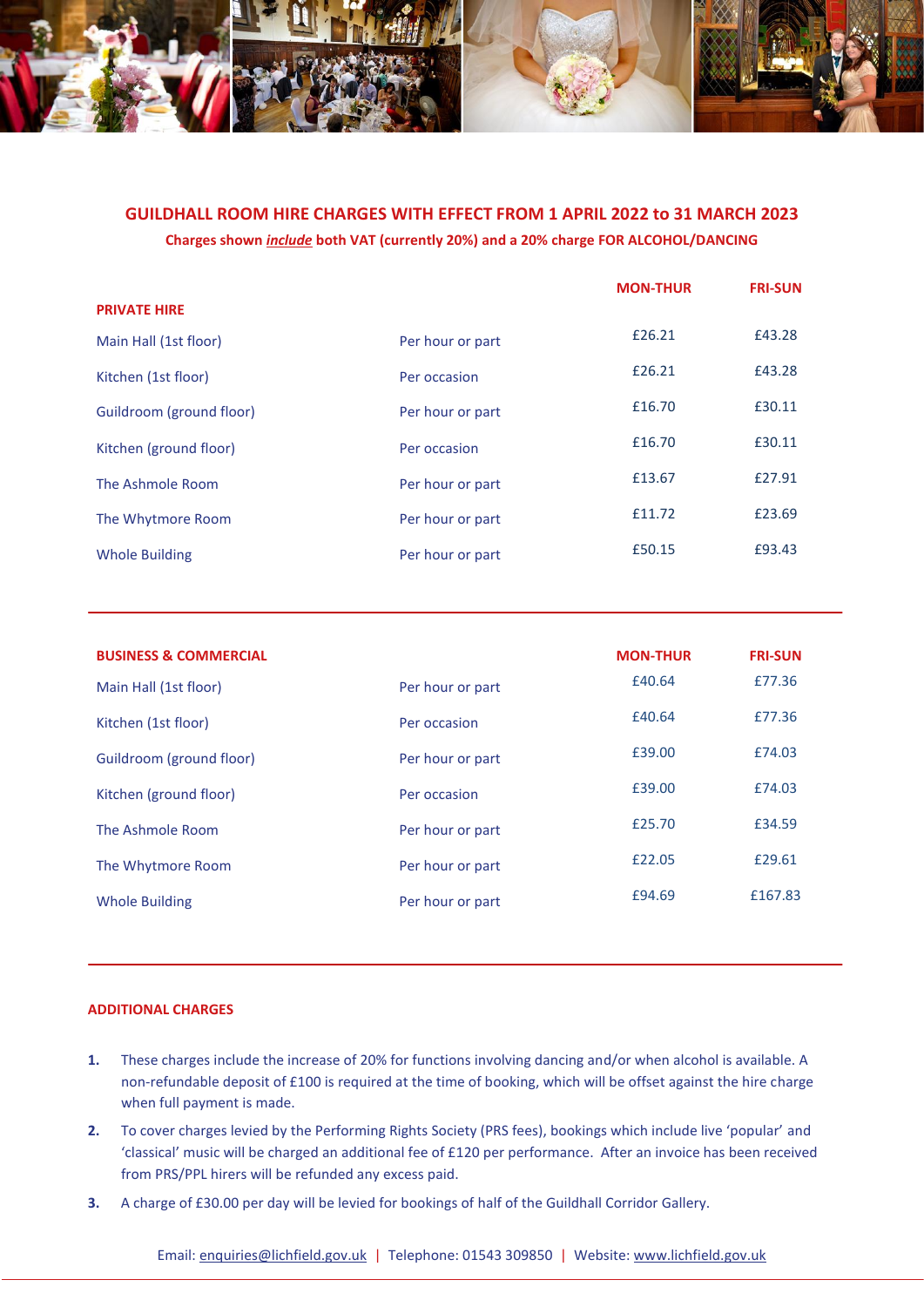

#### **ADDITIONAL CHARGES CONTINUED**

- **4.** The LDA bar should be booked with the Guildhall Bookings Secretary. The charge will be added to your room hire invoice.
- **5.** A breakages deposit of £100 is required for functions involving dancing and/or alcohol; this is required one month prior to the booking and will be refunded after the booking, less deduction for any damage or misuse arising**.** An additional deposit of £100 is required from any outside caterers you use, which will be refunded after the booking, less deduction for any loss, damage, misuse or exceptional cleaning incurred arising from use of the kitchen, crockery/cutlery or catering facilities.
- **6.** An additional charge of £132 is made when civil marriage ceremonies are held on the premises.
- **7.** Confirmed bookings, which are subsequently cancelled by the hirer, will be subject to the following cancellation charges:
	- (a) less than 14 days' notice: £24, or 25% of hire charge, whichever is greater
	- (b) less than 7 days' notice: full hire charge of booking
- **8.** Bookings for Guildroom or Guildhall on Fridays and Saturdays daytime is subject to a minimum booking charge of 4 hours use.
- **9.** Supply of Banquet Roll 48 pence per metre.

To make a booking or for further information please contact: Helen Winter Tel: 01543 309850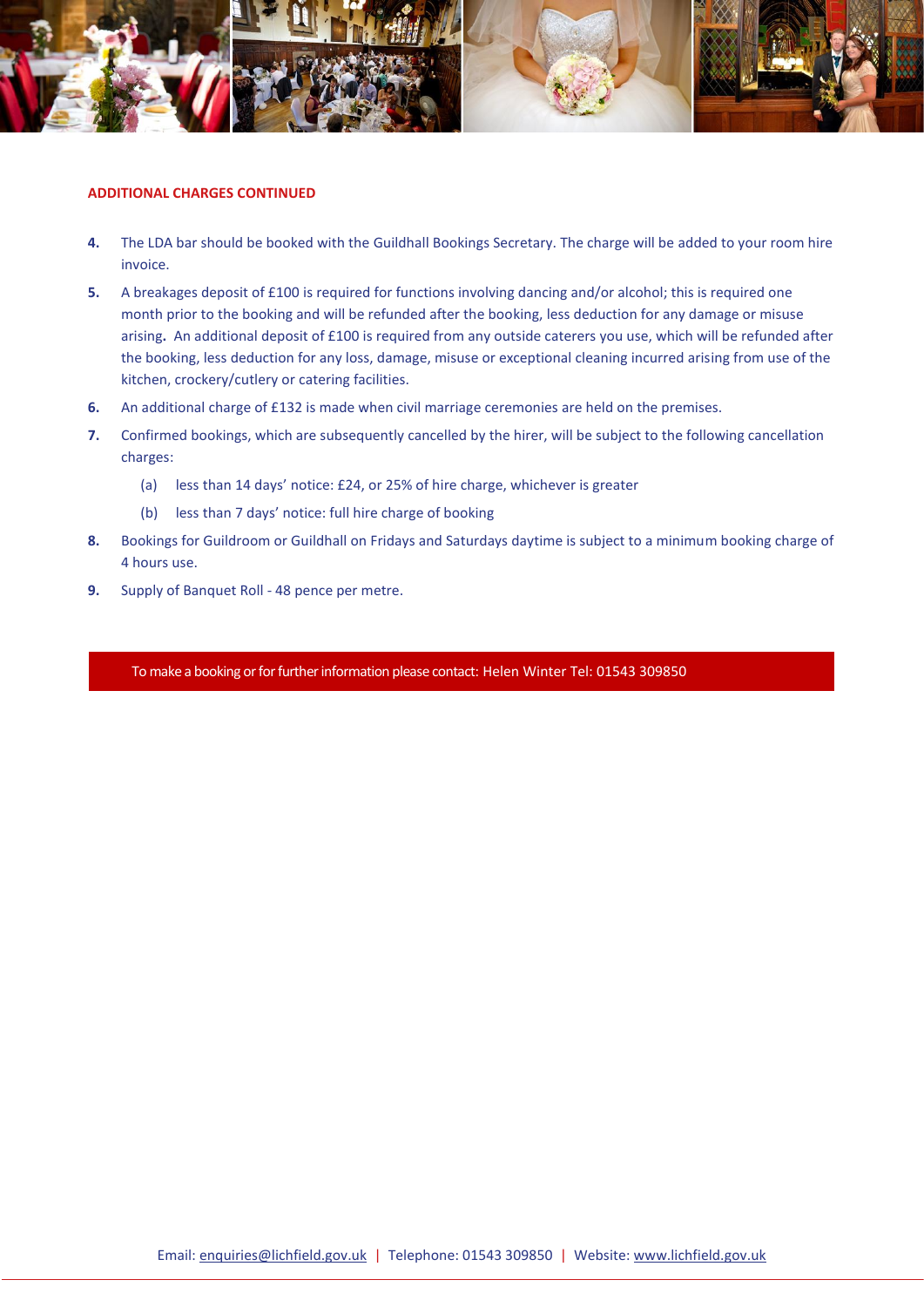



## **BAR FACILITIES**

If you wish to sell alcohol at your event, the Council has an agreement with the Lichfield Arts to operate the bar at Guildhall. You will need to book the bar with the Guildhall Bookings Secretary, and the charge will be added to your invoice. The charges are:

2 hours - £79.20 3 hours - £93.60 4 hours - £110.40 5 hours - £126.00 6 hours - £150.00 Maximum length of bar – 6 hours

The bar should not be booked until after the meal if you are providing drinks for the toast and for the tables during the meal*.* 

If you do not wish to use the Lichfield Arts bar, it may be possible for you to make separate arrangements with a qualified licensee to provide bar services, but this will require prior written consent from the Council. You will not be able to use the fitted bar facilities and you will need to provide your own glasses.

If it is a private function and alcohol is to be provided entirely free (i.e. there is no direct payment, or indirect payment in ticket price etc.) then a licence is not required, and you can bring in your own alcohol. In this case you should also arrange to supply your own glasses.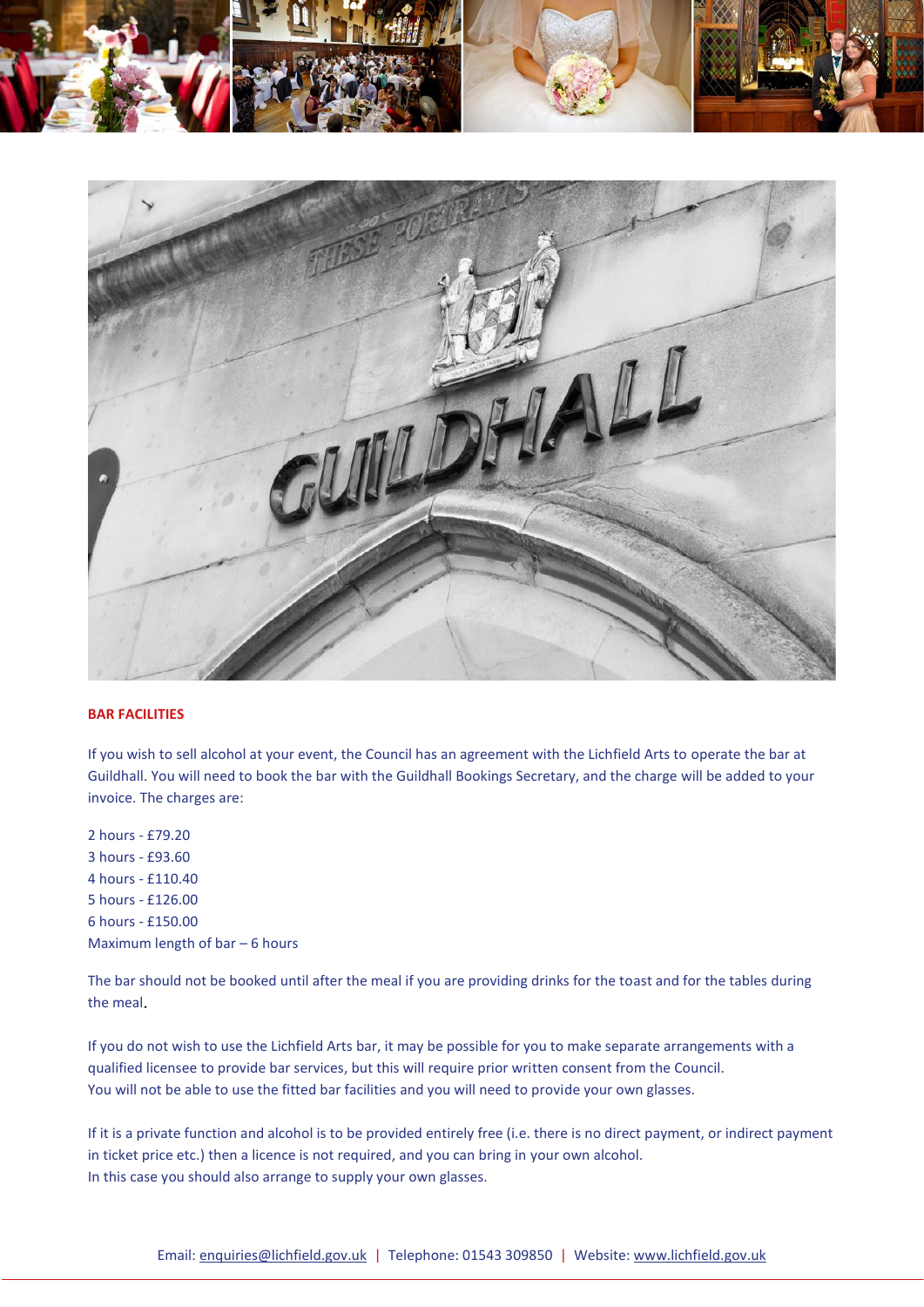

#### **CATERING SERVICES FOR GUILDHALL**

The City Council does not offer its own catering service, but your chosen caterer can utilise the high standard kitchen at Guildhall.

The name and contact details of your chosen caterer should be supplied to the Bookings Secretary who will send them a form to complete to ensure they take responsibility for facilities they will be using. An additional £100 deposit will be required from the caterer which will be returned after the event if the kitchen is appropriately clean and tidy. Should items need to be re-washed following the event, a charge will be deducted from the caterer's deposit.

The following firms have provided catering arrangements at the Guildhall for various functions. The inclusion of firms on this list does not however imply any recommendation by the City Council.

#### **C L Catering (Lunch at Loafers)**

Catering, Buffets, Hog Roasts 36 Bore Street LICHFIELD WS13 6LU Tel: 01543 417678 Email: [clcatering@hotmail.com](mailto:clcatering@hotmail.com)

#### **Woodland Catering**

Rose Cottage Banktop Road DRAYCOTT IN THE CLAY Ashbourne. DE6 5HD Tel: 01283 820475 Email: woodlandcatering@hotmail.com www.woodlandcatering.co.uk

**Jenkinsons Caterers (Stafford) Ltd** St Albans Road Industrial Estate STAFFORD, ST16 3DR Tel: 01785 252247

Email: sales@jenkinsonscaterers.co.uk www.jenkinsonscaterers.co.uk

**Kemp & Kemp Catering Ltd** Tel: 0800 6444566 Mobile: 07814 919733 Email: info@kempandkempcatering.co.uk [www.kempandkempcatering.co.uk](http://www.kempandkempcatering.co.uk/)

**The Green Door**  Yoxall Staffordshire Tel: 01543 473383 Email: hello@greendoorcaterers.co.uk www.greendoorcaterers.co.uk

# **Steve Stack- Gourmet Chef to Go Ltd** 1 Noddington Lane Whittington LICHFIELD, WS14 9PA Tel: 01543 432740 Mobile: 07894 758844 Email: enquiries@gourmetcheftogo.co.uk

# **Midlands Catering**

www.gourmetcheftogo.co.uk

6 Carnworth Road Sutton Coldfield WEST MIDLANDS, B73 6JP Tel: 0121 354 6699 Mobile: 07803 123619 Email: info@midlandscatering.com www.midlandscatering.co.uk

**Hilton Catering & Events** Martin Richards Tel: 01902 725488

Email[: enquiries@lichfield.gov.uk](mailto:enquiries@lichfield.gov.uk) | Telephone: 01543 309850 | Website[: www.lichfield.gov.uk](http://www.lichfield.gov.uk/)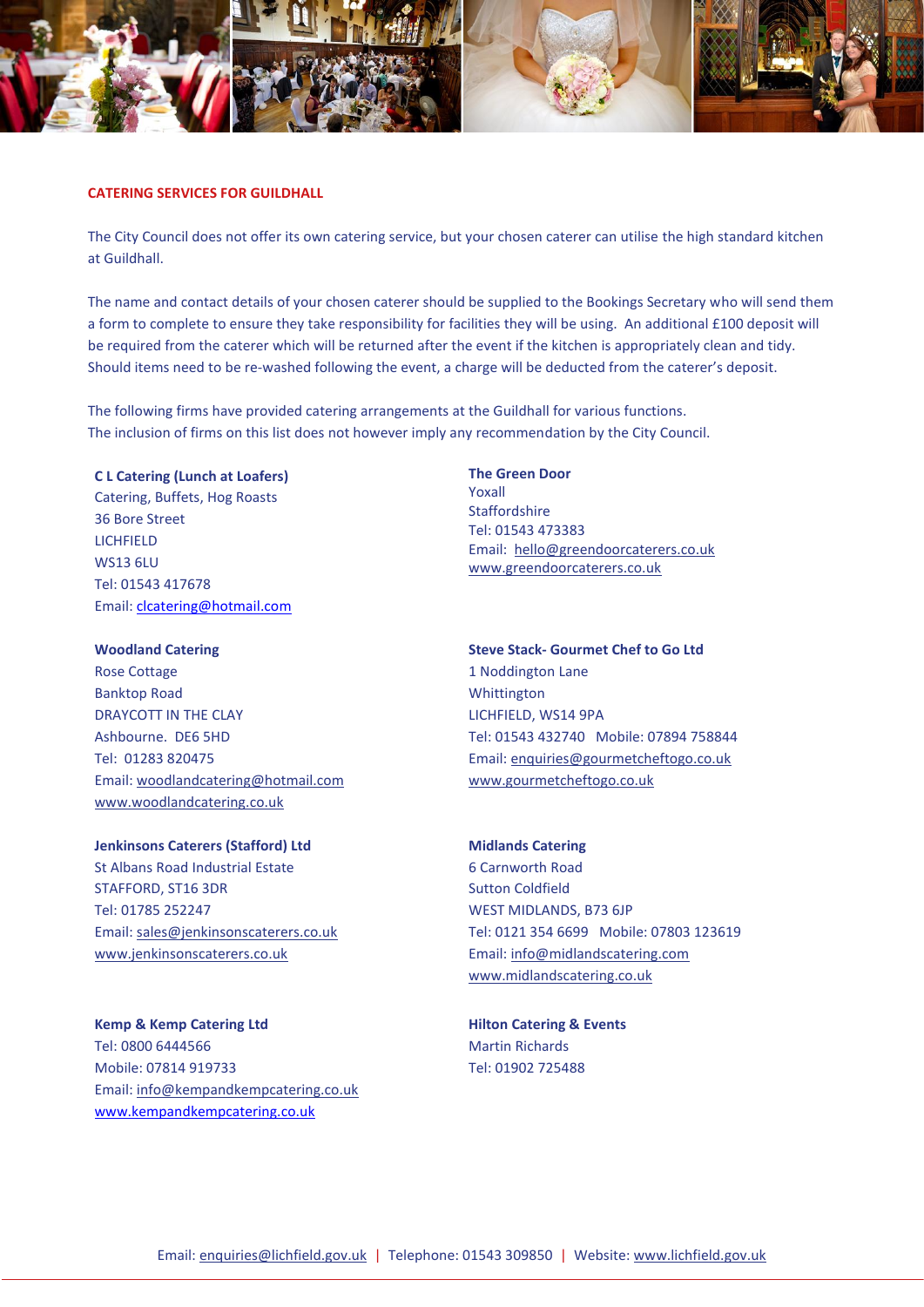

#### **OTHER SERVICES**

The following firms have provided services at the Guildhall. The inclusion of firms on this list does not however imply any recommendation by the City Council and you are free to use any company you wish.

### **FLORISTS**

**Ivison, The Lichfield Florist** 18, Bird Street LICHFIELD, WS13 6PR Tel: 01543 263173

**Be Inspired Florist** 16 Main Street, Shenstone LICHFIELD, WS14 0NB Tel: 01543 480017 Mobile: 07790 235282

**Florist of Lichfield** 20-22 Tamworth Street LICHFIELD, WS13 6JJ Tel: 01543 252380 Email: floristoflichfield@yahoo.com www.floristoflichfield.com

**Fleurtations** Co-op Store, Boley Park LICHFIELD, WS14 9XU Tel: 01543 411081 www.fleurtationsflowersintheco-op.co.uk

#### **ENTERTAINMENT**

**Rainbow Sounds**  Craig Wood: Tel 07850 386354 Email: info@rainbowsound.co.uk www.rainbowsound.co.uk

**'Punch The Air' – Live band** Tel: 07794 659405 Email: punchtheairband@gmail.com www.punchtheair.co.uk

**Fizzi Party Duo** Tel: 07901 732314 Email: fizziduo@hotmail.co.uk www.fizzi.biz

#### **PHOTOGRAPHERS**

**Assassynation** Tel: 07968 948114 Email: sassy@assassynation.co.uk [www.assassynation.co.uk](http://www.assassynation.co.uk/)

**John Haines (Special Memories)** 66, Cooksey Lane, Kingstanding, Birmingham Tel: 0121 6043035 Email: hainesjohn21@yahoo.com

**Pioneer Roadshows**  Steve Barrett: Tel 01283 225387 Email: pioneerevents@aol.co.uk www.pioneer-events.co.uk

**Jackal Sounds Disco** Tel: 07966 517362 Email: info@jackal-sounds-disco.co.uk www.jackal-sounds-disco.co.uk

**Cliff Antony - Solo Artist** Tel: 07776 137447 Email: chughe5@aol.com www.cliffantony.co.uk

**Mark Zaccaria** 110 Trent Valley Road LICHFIELD, WS13 6EU Tel: 07866 522549 Email: mark@markzaccariaphotography.co.uk www.markzaccariaphotography.co.uk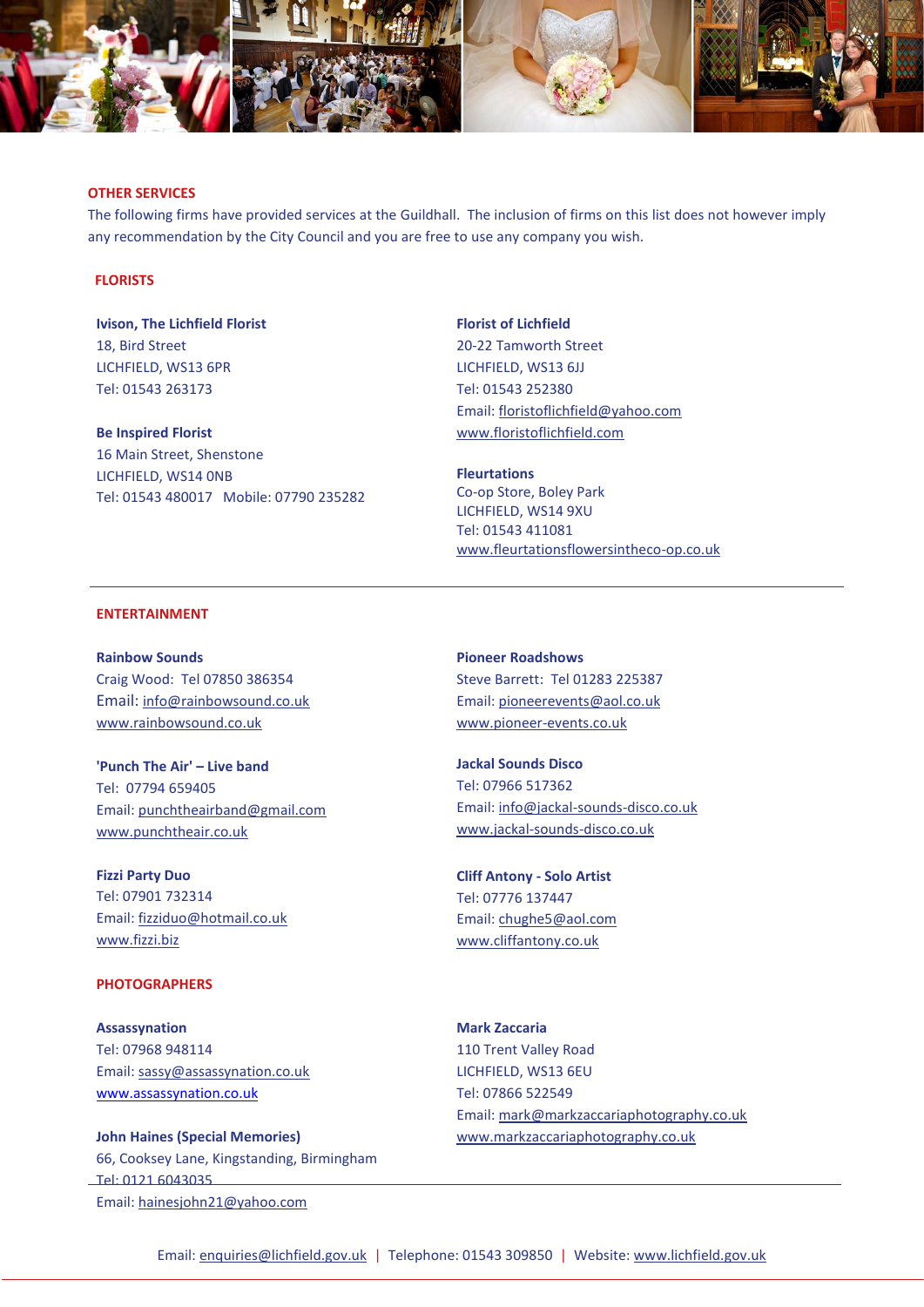

#### **CHAIR COVERS**

**Charming Covers Ltd** 91 Windrush Close, Pelsall WALSALL Tel: 0121 2401470 Mobile: 07919 185524 Email: info@charmingcovers.co.uk www.charmingcovers.co.uk

**Finishing Touches - Chair Cover Hire** Fay: Tel. 07816 602788 or Becky: Tel. 07739 175647 Email: info@finishingtouches-chaircovers.co.uk [www.finishingtouches-chaircovers.co.uk](http://www.finishingtouches-chaircovers.co.uk/)

**Design Elegance** Tel: 01543 683612 / 07947 449569 [www.design-elegance.co.uk](http://www.design-elegance.co.uk/)

#### **LOCAL HOTEL/GUEST HOUSE ACCOMMODATION**

For further information on accommodation in Lichfield and the surrounding area please contact the Tourist Information Centre on 01543 308924. Website: www.visitlichfield.co.uk

#### **The Cathedral Hotel**

62 Beacon Street LICHFIELD, WS13 7AR Tel: 01543 414500 Email: mail@cathedralhotellichfield.co.uk www.cathedralhotellichfield.co.uk

**The George Hotel** 12-14 Bird Street LICHFIELD, WS13 6PR Tel: 01543 414822 Email: mail@thegeorgelichfield.co.uk www.thegeorgelichfield.co.uk

**Premier Inn** Swan Road LICHFIELD WS13 6QZ Tel: 08715 279440 www.premierinn.com

#### **Innkeeper's Lodge**

The Hedgehog Stafford Road Lichfield WS13 8JB Tel: 01543 415789 www.innkeeperslodge.com **St John's House** St John Street LICHFIELD WS13 6PB Tel: 01543 252080 Email: info@stjohnshouse.co.uk www.stjohnshouse.co.uk

#### **Netherstowe House**

Netherstowe Lane LICHFIELD WS13 6AY Tel: 01543 241257 Email: hospitality@netherstowehouse.com www.netherstowehouse.com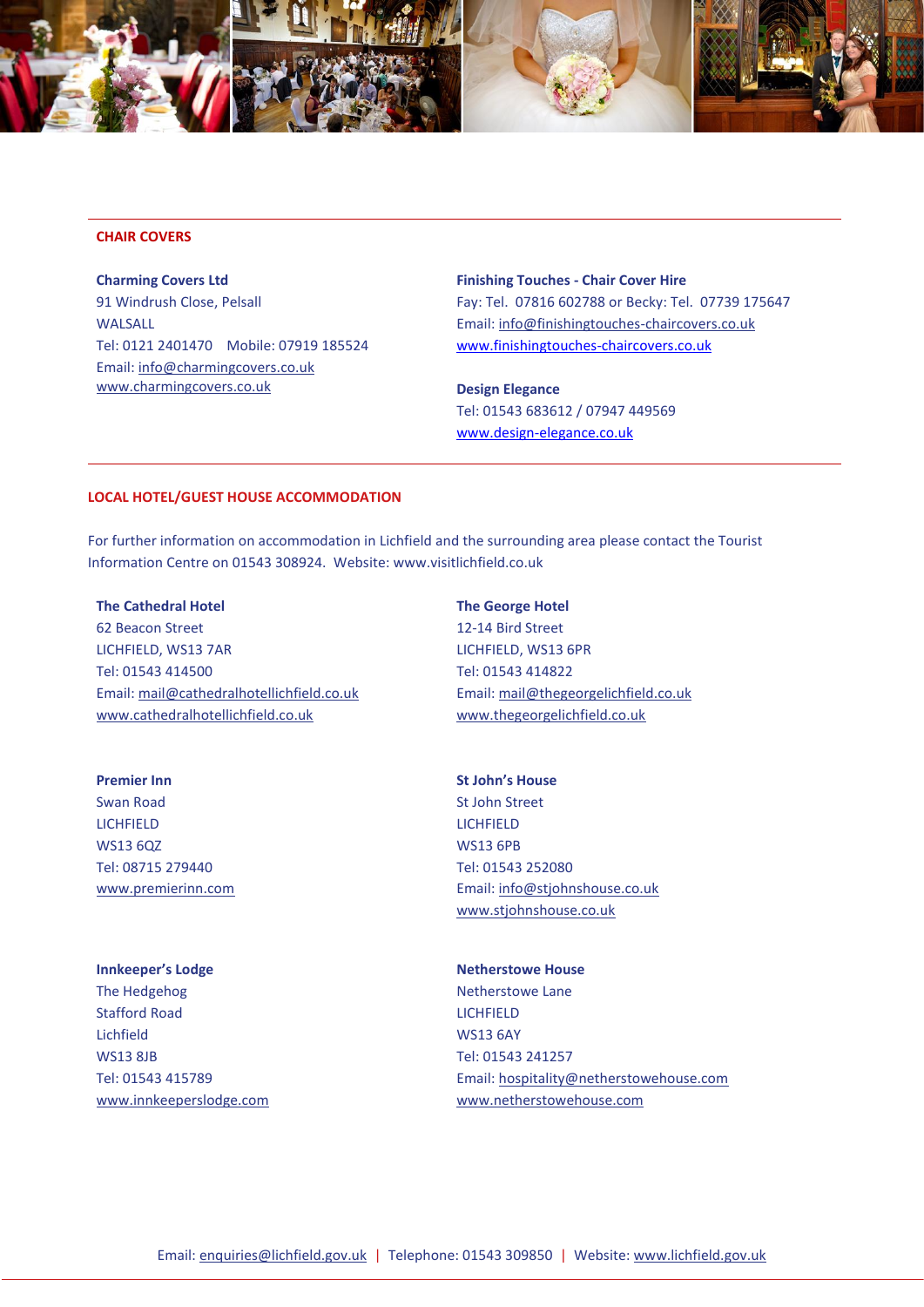

#### **The Hawthorns**

30 Norwich Close LICHFIELD WS13 7SJ Tel: 01543 268766 Mobile: 07812 380828 / 07853 057460 Email: bambrushton@hotmail.co.uk www.thehawthorns-bedandbreakfast.co.uk

**Altair House** 21 Shakespeare Avenue **LICHFIELD** WS14 9BE Tel: 01543 252900 Mobile: 07968 265843 Email[: tara@spiresviewbnb.co.uk](mailto:tara@spiresviewbnb.co.uk)

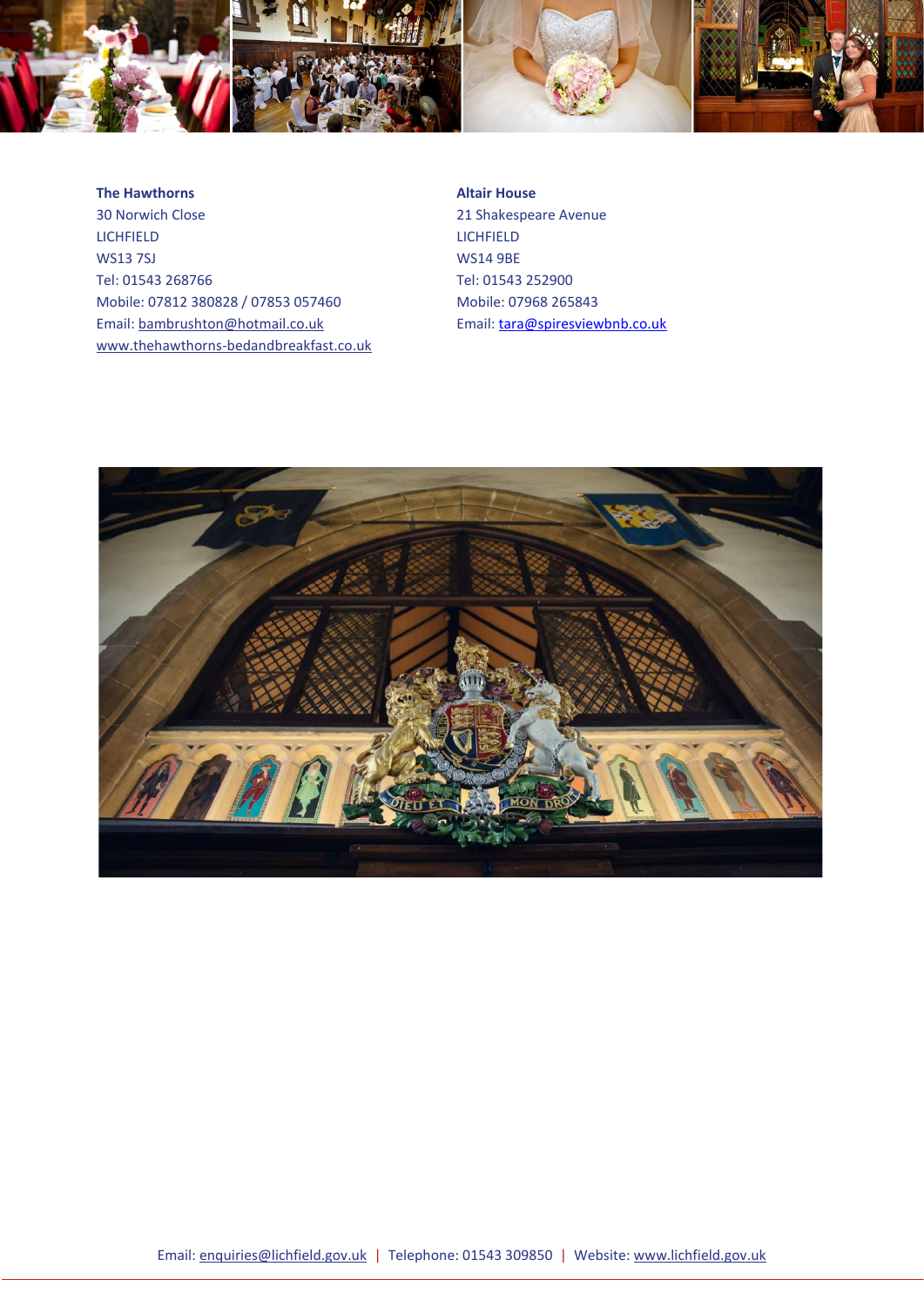

#### **GUILDHALL EVACUATION PROCEDURE - FIRE & OTHER EMERGENCIES**

In the event of a fire or other emergency, the building must be evacuated quickly and calmly. Emergency Exit Routes are signed, and emergency lighting will operate in the event of power failure.

*Persons booking the Guildhall should appoint at least one member of their group who is attending the function who will be responsible for familiarising themselves with the exit routes and location of the nearest alarm call point and who will supervise evacuation of their Group in the event of an emergency.*

### **ON DISCOVERING A FIRE**

Sound the alarm (press the button on the '**Call Point Units'** sited by the doors on the main exit routes).

# **EVACUATE THE BUILDING IMMEDIATELY - DO NOT USE THE LIFT**

#### **ON HEARING THE ALARM (a loud siren)**

- Leave the building by the nearest exit. (**Do NOT** use the lift)
- Close all doors behind you
- Assemble in Bore Street in front of Guildhall
- Do not re-enter the building, or allow any person to re-enter the building, until instructed that it is safe to do so by an Officer of the Fire Brigade.

#### **EMERGENCY EXIT ROUTES**

#### **From the Guildroom (ground floor)**

• Through the main door near the front of the building to Bore Street **OR** through the door along the ground floor corridor and out through the rear entrance into the courtyard.

#### **From the Guildhall (main hall)**

• Through the doors onto the first floor corridor and down the Guildhall main staircase to Bore Street **OR** through the door on the fire-place side of the hall into Donegal House, then down staircase into courtyard (an intruder alarm will sound when the door to Donegal House is opened).

#### **From the Ashmole Room**

• Down the stairs onto the 1st floor landing, then along corridor and down main staircase to Bore Street **OR** down the stairs onto the 1<sup>st</sup> floor landing, then down the back stairs to the ground floor and into the courtyard.

### **From First Floor Kitchen**

Onto 1<sup>st</sup> floor landing, then as for Ashmole Room exit above

#### **From Whytmore Room and Stonynge Room (including the Minstrels' Gallery)**

• Down the stairs on to the 1st floor landing, then as for Ashmole Room above **OR** down the outside metal stairs from the Whytmore Room and into the Courtyard.